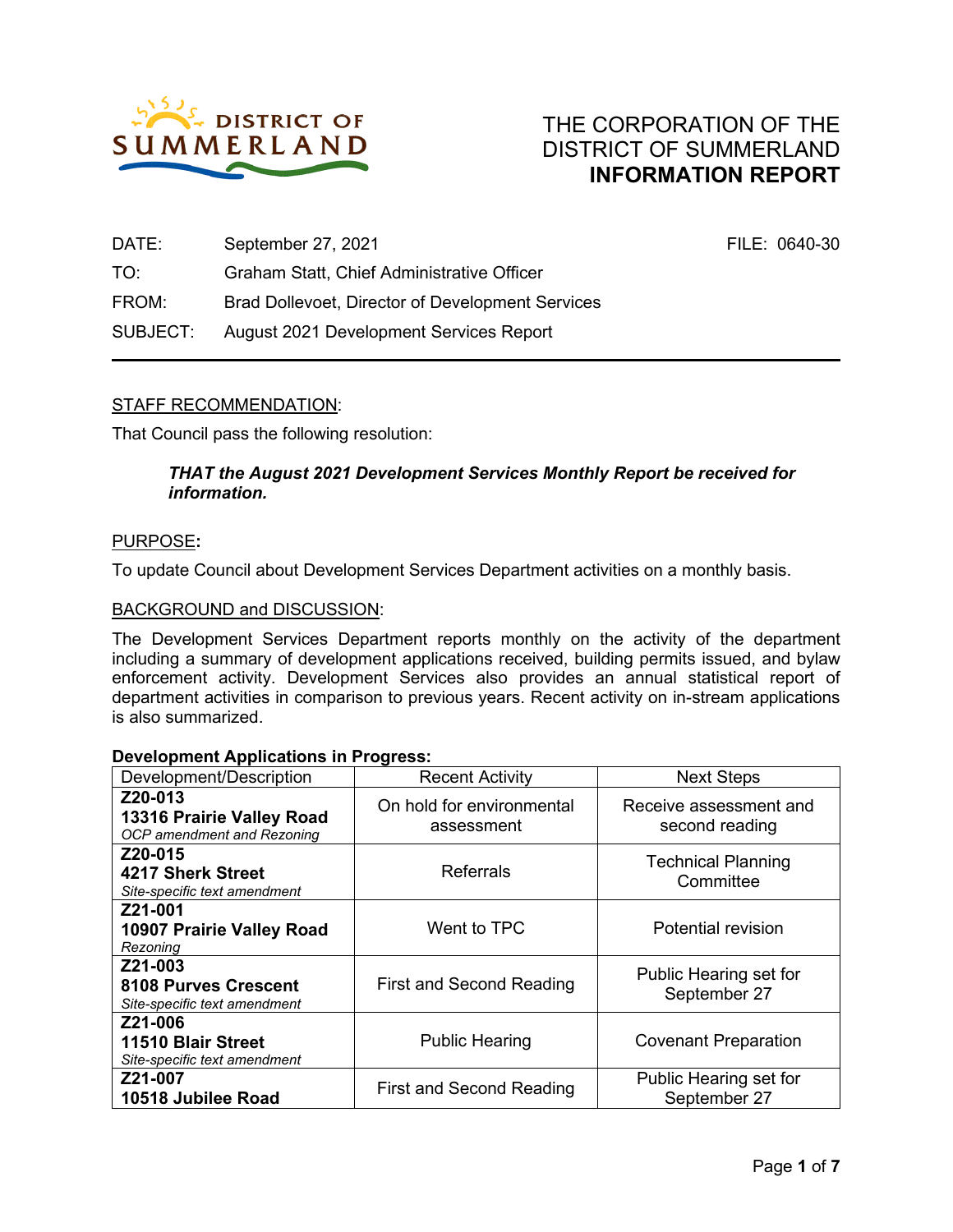| RSD1 to RMD                                       |                               |                                      |  |  |
|---------------------------------------------------|-------------------------------|--------------------------------------|--|--|
| Z21-009                                           |                               |                                      |  |  |
| Lake Okanagan                                     | Went to TPC, referral sent    | Going to APC                         |  |  |
| WZ3 to WZ1                                        |                               |                                      |  |  |
| <b>DVP20-031</b>                                  |                               | Going to Council on                  |  |  |
| 11507 Blair Street                                | Applicant revised application | September 27                         |  |  |
| Rear setback                                      |                               |                                      |  |  |
| <b>DVP20-034</b>                                  | 12/17/2020 - Advisory         | Expecting new plans, to              |  |  |
| 6011 Hwy 97                                       | <b>Planning Commission</b>    | return to APC for                    |  |  |
| Front setback                                     |                               | recommendation                       |  |  |
| <b>DVP20-035</b>                                  | <b>Technical Planning</b>     | On hold at applicant's               |  |  |
| <b>6102 Austin Street</b>                         | Committee outcome letter      |                                      |  |  |
| Rear yard setback                                 |                               | request                              |  |  |
| <b>DVP20-036</b>                                  |                               | On hold at applicant's<br>request    |  |  |
| 13316 Prairie Valley Road                         | Coordinated with Z20-013      |                                      |  |  |
| Servicing requirements                            |                               |                                      |  |  |
| <b>DVP21-022</b>                                  |                               |                                      |  |  |
| 12506 Quinpool Road                               | On Hold                       | Going to Council September           |  |  |
| Farm Home Plate Lot                               |                               | 27                                   |  |  |
| Coverage/Front Setback                            |                               |                                      |  |  |
| <b>DVP21-024</b>                                  | <b>TPC/Referral</b>           | Going to Council September<br>27     |  |  |
| 17523 Sanborn Street                              |                               |                                      |  |  |
| <b>Retaining Wall</b><br><b>DVP21-026</b>         |                               |                                      |  |  |
|                                                   | <b>TPC/Referral</b>           | Going to Council September<br>27     |  |  |
| 10308 Prairie Valley Road<br>Driveway dual access |                               |                                      |  |  |
| S20-010                                           |                               |                                      |  |  |
| 8108 Purves Road                                  | $12/15/2020 -$ Application    | On hold pending rezoning.            |  |  |
| 1 to 2 lots                                       | received                      |                                      |  |  |
| S20-011                                           |                               | Final Subdivision upon<br>submission |  |  |
| 9704 Julia Street                                 | <b>PLA Issued</b>             |                                      |  |  |
| 1 to 2 lots                                       |                               |                                      |  |  |
| S21-001                                           |                               |                                      |  |  |
| 19265/19267 Lakeshore                             | <b>Technical Planning</b>     | On hold                              |  |  |
| <b>Drive North</b>                                | Committee                     |                                      |  |  |
| Lot line adjustment                               |                               |                                      |  |  |
| S21-002                                           |                               | Final Subdivision upon               |  |  |
| 7418 Kirk Avenue                                  | <b>PLA Issued</b>             | submission                           |  |  |
| 3 lot subdivision                                 |                               |                                      |  |  |
| S21-003                                           |                               |                                      |  |  |
| 19006/19106 Garnet Valley                         | <b>PLA Issued</b>             | Final Subdivision upon<br>submission |  |  |
| Road                                              |                               |                                      |  |  |
| Lot line adjustment                               |                               |                                      |  |  |
| S21-004                                           |                               | Final Subdivision upon<br>submission |  |  |
| 6609 Nixon Road                                   | <b>PLA Issued</b>             |                                      |  |  |
| 2 lot subdivision                                 |                               |                                      |  |  |
| S21-005                                           |                               | Final Subdivision upon<br>submission |  |  |
| 9907 Turner Street                                | <b>PLA Issued</b>             |                                      |  |  |
| 2 lot subdivision                                 |                               |                                      |  |  |
| S21-006                                           | <b>PLA Issued</b>             | Final Subdivision upon<br>submission |  |  |
| 10619 Lister Avenue<br>2 lot subdivision          |                               |                                      |  |  |
|                                                   |                               |                                      |  |  |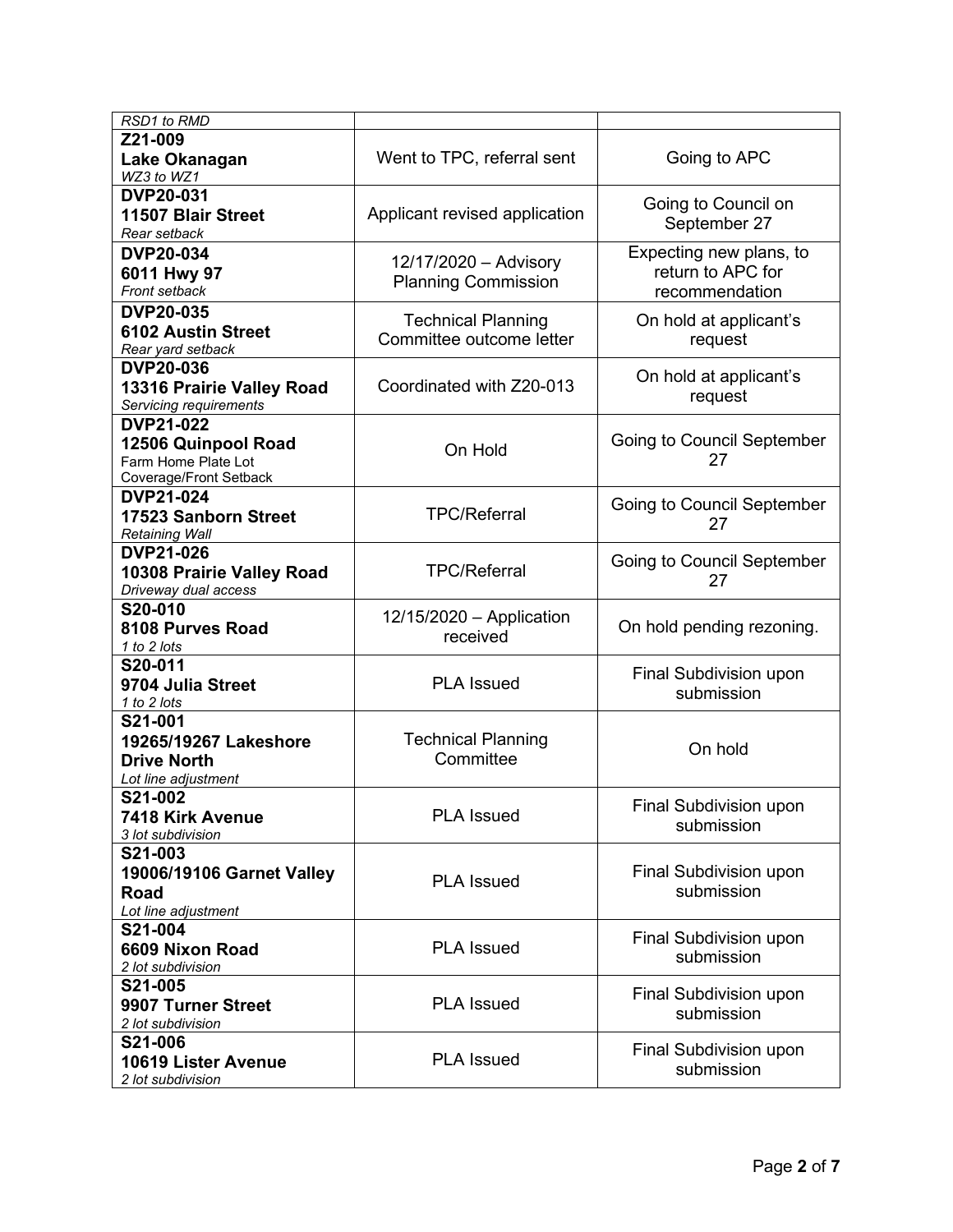| S21-007<br>6108 Solly Road<br>2 lot subdivision                                                    | <b>PLA Issued</b>                           | Final Subdivision upon<br>submission                           |  |
|----------------------------------------------------------------------------------------------------|---------------------------------------------|----------------------------------------------------------------|--|
| S21-008<br>19013 Bentley Road<br>(Hunters Hill - Phase 2)                                          | <b>PLNA</b> Issued                          | Applicant to submit additional<br>information                  |  |
| S21-009<br>12600 Blagborne Avenue<br>1 to 17 lot subdivision                                       | <b>Issue PLA</b>                            | Final Subdivision upon<br>submission                           |  |
| S21-010<br><b>6108 Austin Street</b><br>1 to 2 lot subdivision                                     | <b>Referrals</b>                            | <b>PLA Prep</b>                                                |  |
| S21-011<br>12010 Lakeshore Drive<br>1 to 3 lot subdivision                                         | <b>Referrals</b>                            | <b>PLA Prep</b>                                                |  |
| DP20-015<br>6011 HWY 97<br><b>Trout Creek DP</b>                                                   | New plan submitted                          | Expecting new plans, to<br>return to APC for<br>recommendation |  |
| DP20-016<br>10830 Prior Place<br>Watercourse DP                                                    | <b>Referrals</b>                            | Applicant revising application                                 |  |
| DP21-002<br>19202 Garnet Valley Road<br><b>Environmentally Sensitive DP</b>                        | $03/22/2021 - Application$<br>received      | Applicant to submit additional<br>information                  |  |
| DP21-004<br>2107 Tait Street<br><b>Trout Creek DP Area</b>                                         | $04/14/2021 -$ Application<br>received      | Processing                                                     |  |
| DP21-005<br>15019 Elliott Street<br>Multi-family DP                                                | DP Approval                                 | Awaiting landscape and<br>consolidation of parcel              |  |
| DP21-008<br>16423 Kean Street<br><b>High Hazard</b>                                                | 06/08/2021 - Application<br>received        | <b>Covenant Preparation</b>                                    |  |
| DP21-010<br>3240 Landry Crescent<br>Multi-Family                                                   | Internal comments -<br>application received | Going to APC                                                   |  |
| DP21-012<br>107-6114 Faircrest Street<br>Pile Driving                                              | Sent referrals                              | In processing                                                  |  |
| DP21-013<br>108-6114 Faircrest Street<br>Pile Driving                                              | Sent referrals                              | In processing                                                  |  |
| DP21-014<br>Awaiting approved RAPR<br>10308 Prairie Valley Road<br>report from province<br>Asphalt |                                             | On hold                                                        |  |
| DP21-015<br><b>2520 Landry Crescent</b><br>Riparian Area                                           | In processing                               | In processing                                                  |  |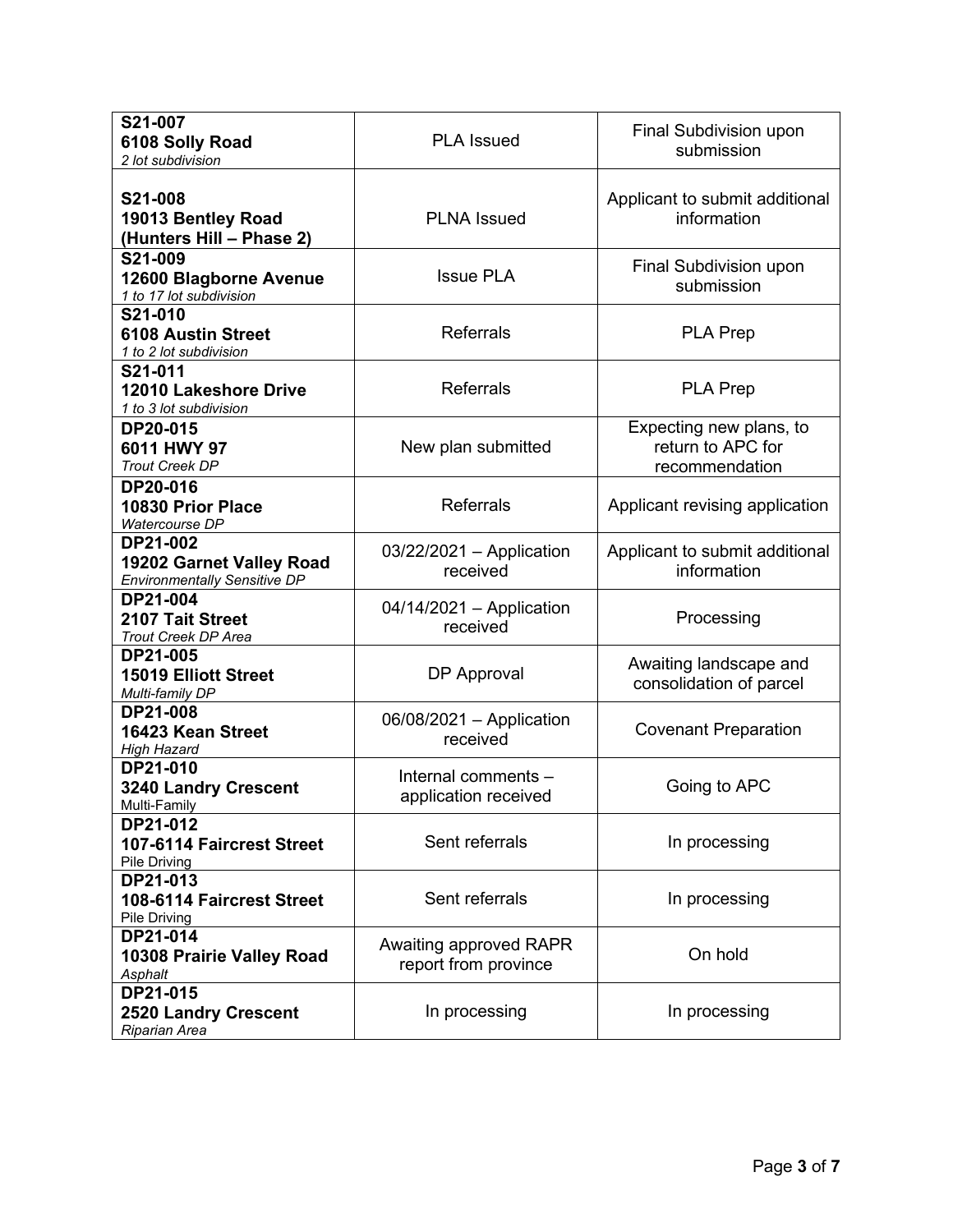## **Development Application Activity Summary:**



August continued the trend from July of a reduced number of planning and subdivision applications being submitted over the summer. However, there is a still a larger trend of development variance permits being submitted. We'll continue to monitor this trend to see if a number of the same type of variances are being requested and if we need to make further changes to the District's Zoning Bylaw.

## **Building Permit Activity (Five Year Comparison):**

| <b>Month of July</b>               | 2017         | 2018         | 2019         | 2020         | 2021         |
|------------------------------------|--------------|--------------|--------------|--------------|--------------|
| <b>Permits Issued</b>              | 16           | 22           | 12           | 22           | 16           |
| <b>Total Construction</b><br>Value | \$2,065,000  | \$4,110,000  | \$1,244,000  | \$2,613,200  | \$27,559,500 |
| <b>Year to Date</b>                |              |              |              |              |              |
| <b>Permits Issued</b>              | 120          | 128          | 132          | 104          | 139          |
| <b>Total Construction</b><br>Value | \$19,456,282 | \$18,543,600 | \$27,250,300 | \$16,127,500 | \$45,473,500 |
| <b>Total Annual</b>                |              |              |              |              |              |
| <b>Permits Issued</b>              | 195          | 190          | 206          | 200          |              |
| Revenue                            | 328,616      | 286,337      | 445,982      | 399,304      |              |
| <b>Total Construction</b><br>Value | 31,113,882   | 28,043,100   | 45,879,300   | 35,734,900   |              |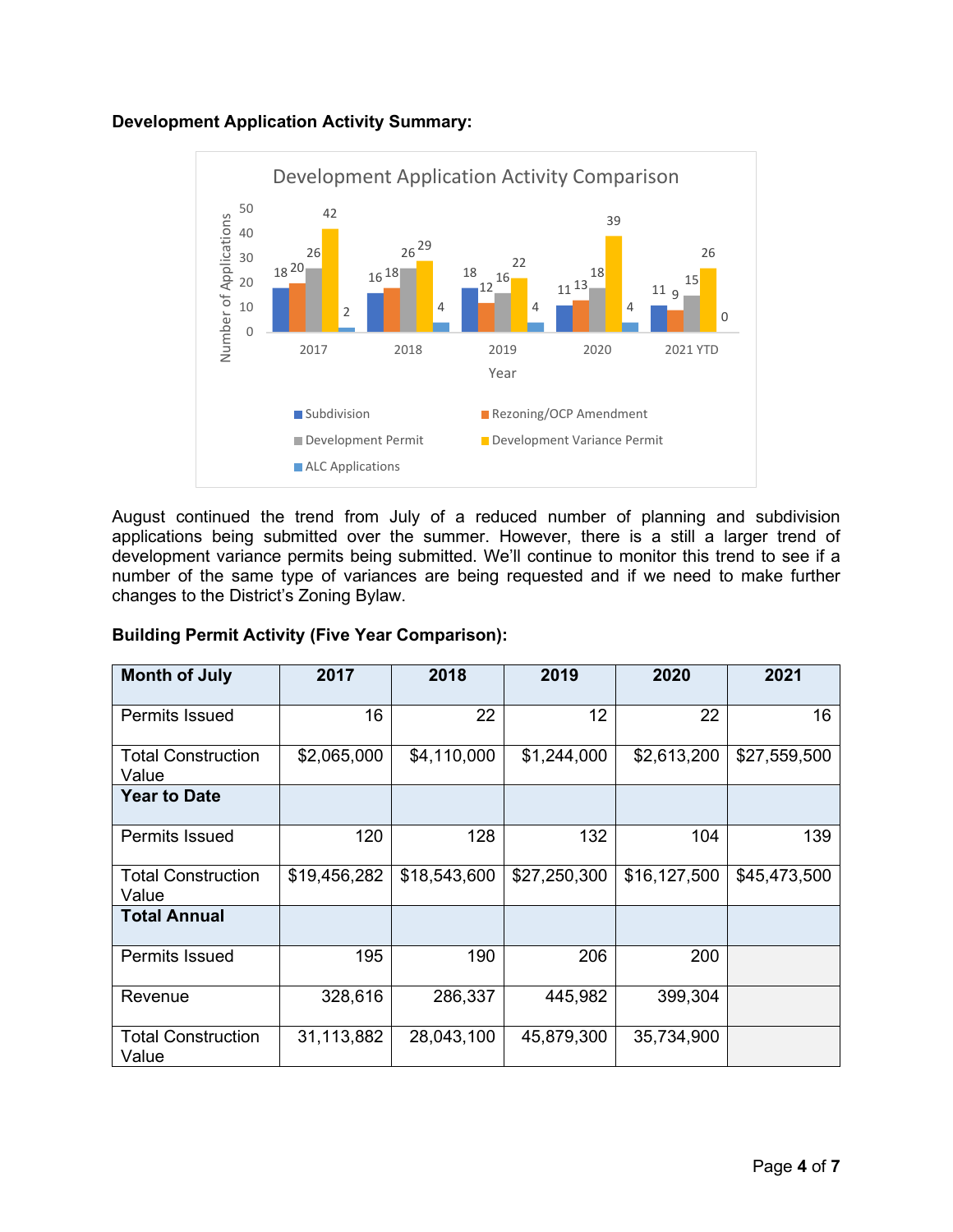*\*Note: Annual construction values may vary from published reports. The information contained above provides Actual values at year end. Previous reports may have included construction values for permits that were issued but not collected by the applicant or commenced construction before year end.*

August is a record month for building permit construction value for the District, mainly due to the permit issuance of the OASIS three building mix-used residential commercial development on Lakeshore Drive. This project alone had a total construction value of \$23,582,000 and provided \$192,882 in building permit fee revenue for the District.

As a result of the issuance this one permit, staff are projecting that the total construction value for the balance of 2021 will be a record year, despite average annual numbers of total building permits issued.



# **Bylaw Enforcement Activity: Total complaints received in August:**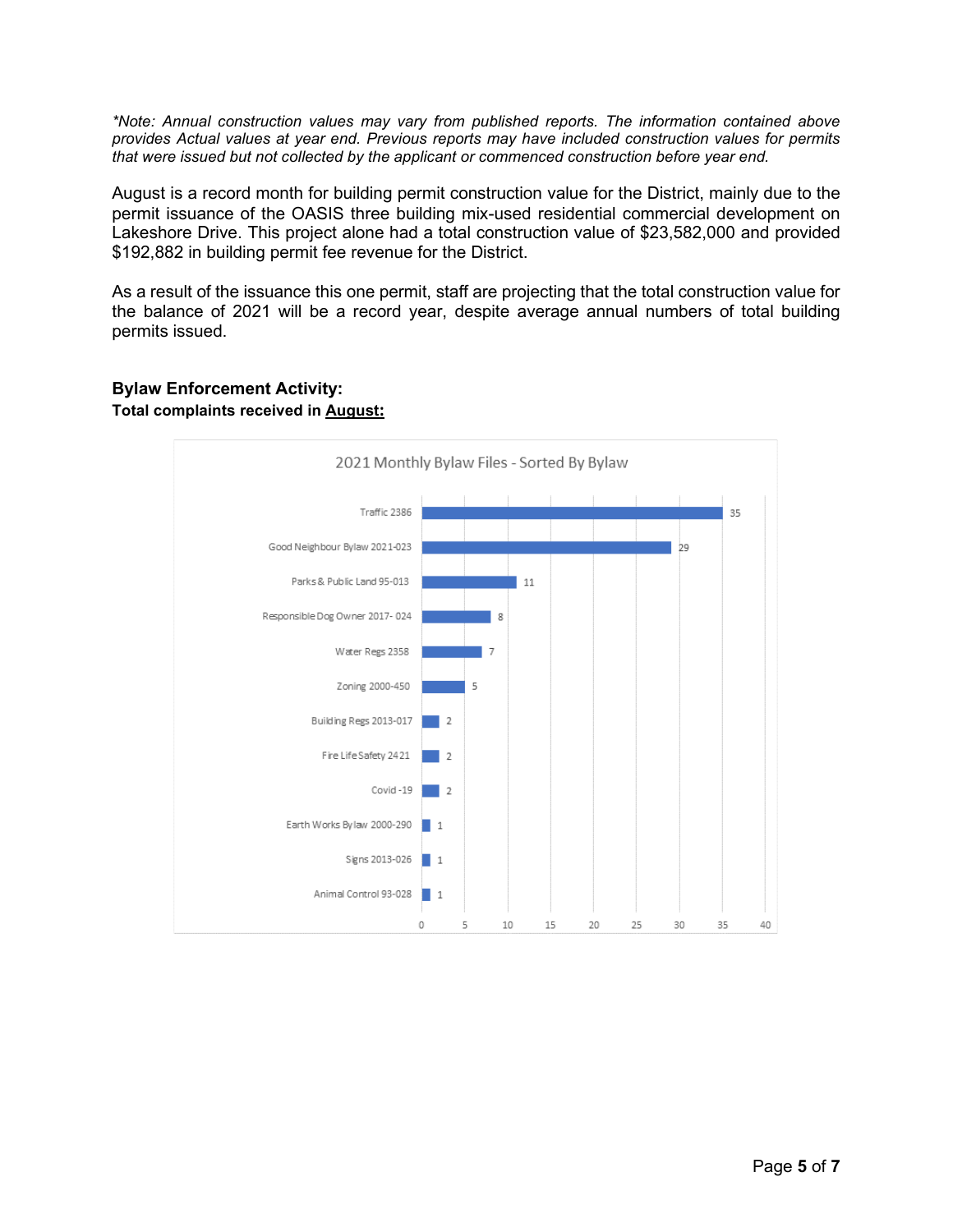### **Total Year To Date Bylaw Files:**



The Bylaw Enforcement Team received 110 files in August, bringing the yearly total to 762. A total of 86 complaint files remain open. Traffic files were still the main generator with the Good Neighbour Bylaw close behind for August. This continued the trend from July of an uptick in the number of complaints submitted in the summer months, and represents an average of 3 complaints submitted per day.

Additionally, Bylaw Services returned 115 phone messages in August.

## LEGISLATION and POLICY:

- Regional Growth Strategy Bylaw No. 2770, 2017
- Official Community Plan Bylaw No. 2014-002
- Zoning Bylaw No. 2000-450
- Building Regulation Bylaw No. 2013-017
- Development Application Procedures Bylaw No. 2020-026

### FINANCIAL IMPLICATIONS:

Development applications generate revenue to support the activities of the Development Services Department.